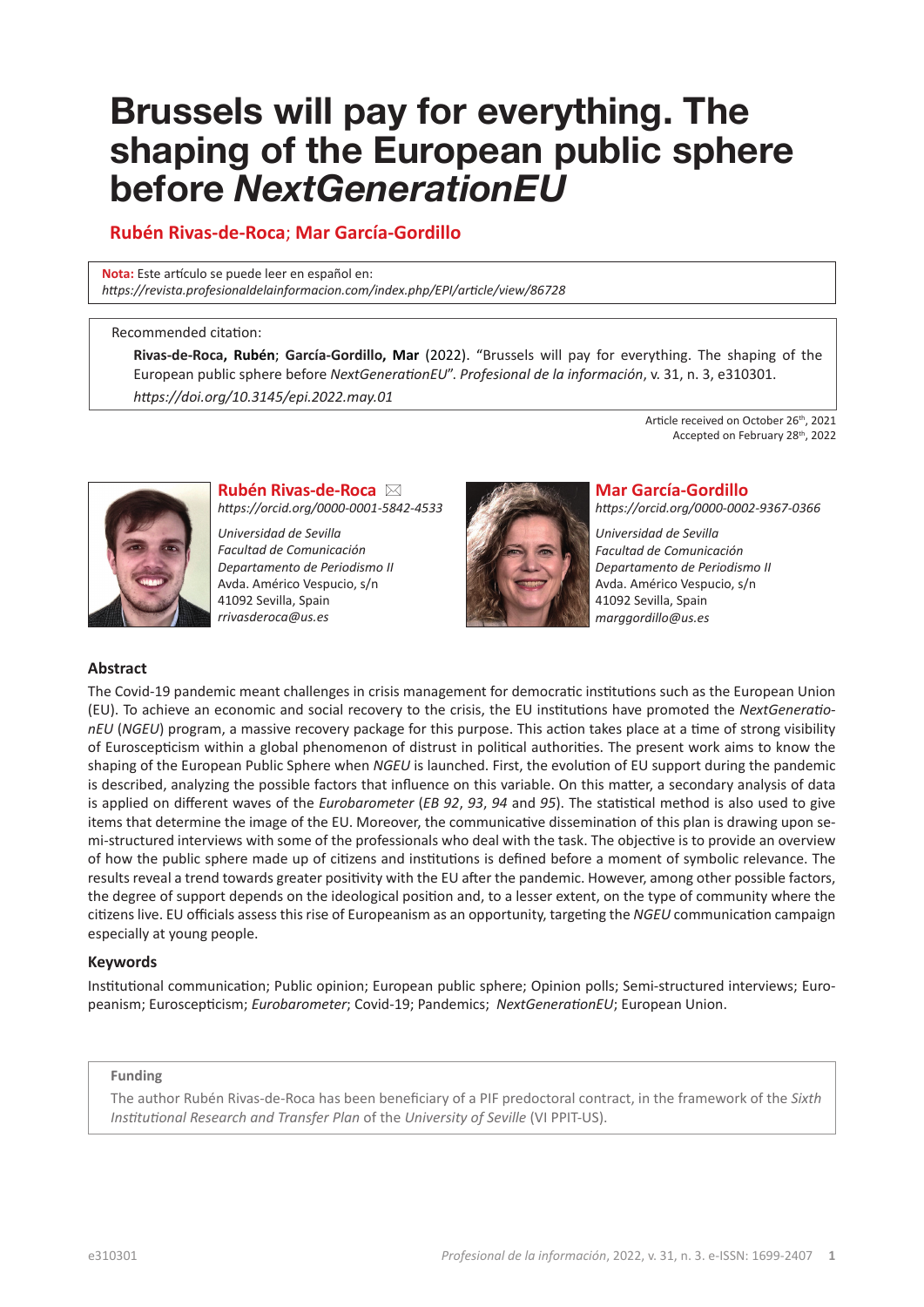# **1. Introduction**

The Covid-19 pandemic has posed a huge communication management challenge for democratic institutions, including international organizations such as the European Union (EU) that could play a fundamental role in overcoming this crisis. After an initial focus on the health dimension (**Wang**; **Hao**; **Platt**, 2021), the messages of governments and EU institutions developed to address how the pandemic could be overcome in economic and social terms (**Hancu-Budui**; **Zorio-Grima**; **Blanco-Vega**, 2020).

In the case of the EU, on 21 July 2020, the *European Council* approved the *NextGenerationEU* (*NGEU*) program, a €750 billion recovery fund to be used between 2021 and 2023. This financial package is considered to represent an unprecedented measure at the European level, being the first supranational aid program based on EU bonds (**Codogno**; **Vanden-Noord**, 2020). This step towards greater integration is occurring in a context of rising Euroscepticism, with strong visibility following Brexit (**Caiani**; **Guerra**, 2017).

This development of movements contrary to the European project parallels a process of polarization and discrediting of the traditional political class (**Bennett**; **Pfetsch**, 2018; **Bimber**; **Gil de Zúñiga**, 2020), which connects with an acceleration of public communication. Populist forces find in social networks a way to undermine trust in democratic institutions (**Bruns** *et al.*, 2016; **Crilley**; **Gillespie**, 2019), through the dissemination of false or inaccurate messages in line with their interests (**Pérez-Curiel**; **Velasco-Molpeceres**, 2020). One of the biggest recent examples of this was Brexit, where such actors linked the EU to the concept of "crisis" (**Krzyżanowski**, 2019) and achieved a result in favor of their interests in the 2016 referendum.

The economic recession in the early 2010s already represented a threat to the legitimacy of the European project (**Brosius**; **Van-Elsas**; **De-Vreese**, 2019). In this regard, the literature highlights a growing politicization of the debate on the EU, deriving from the fact that the EU increasingly deals with ideologized issues (**Hutter**; **Kriesi**, 2019). The particularities of this entity, comprising a set of supranational institutions based on the Member States, mean that they are not regarded homogeneously in terms of polarization (**Fletcher**; **Cornia**; **Nielsen**, 2020). In most countries, a "permissive consensus" has been observed over the years, whereby European integration receives tacit support from citizens, accompanied by limited knowledge of its functioning (**Ares**; **Bouza**, 2019).

This raises the question of how European public opinion might understand and value the ambitious *NGEU* plan. At the start of the pandemic, the EU suffered from strong criticism for an alleged lack of solidarity (**Nielsen** *et al.*, 2020). Faced with this, initiatives such as the *NGEU* can drive Europeanist visions that assume the concept of "Europe" as a solution (**Kermer**; **Nijmeijer**, 2020). In this context, this study aims to contribute to the state of the art by describing the evolution of support for the EU during the years of the pandemic and analyzing the social factors that condition it. It also explores the communicative dimension of the mentioned investment plan through interviews with professionals from EU institutions. The aim is to shed light on how the European public space (formed of citizens and institutions) is structured at this important time.

# **2. Background**

#### **2.1. Limitations and possibilities of the European public sphere**

When addressing the genesis of public opinion around the EU, it is common to refer to the concept of the European public sphere (EPS). This notion alludes to the existence of a deliberative space shared by the political class, the media, and citizens and that provides legitimacy to the European project (**Herkman**; **Harjuniemi**, 2015). Following the Habermasian conceptualization of public spheres, citizens in this common space act as holders of democratic legitimacy (**Habermas**, 1962).

Despite this constructed character of the concept of public spheres, the EPS is widely cited in literature as the ideal on which the European political system is based (**Gil de Zúñiga**, 2015; **Rivas-de-Roca**; **García-Gordillo**, 2021). One of the main problems related to its development is the greater media interest in affairs of state (**Lloyd**; **Marconi**, 2014), in addition to the different national conditions that determine perceptions of the EU (**Vaccari**, 2017). This lack of interest in such issues is linked to the usual interpretation of European elections as second-rank, despite their gradually increasing relevance (**Risse**, 2015).

The *European Parliament* (*EP*) elections are regarded as an exceptional symbolic moment of European political communication. Several studies have analyzed the ability of this democratic event to foster a shared sphere, albeit with inconclusive findings. On the one hand, this electoral campaign represents a moment of visibility for European politics (**Boom-**

**gaarden**; **De-Vreese**, 2016; **Braun**; **Schäfer**, 2021). On the other, transnational debates at the EU level remain restricted to an elitist minority (**Rivas-de-Roca**; **García-Gordillo**, 2020), which is also repeated during the legislature in the work of MEPs, including their management of Covid-19 (**Tuñón-Navarro**; **Carral-Vilar**, 2021).

The ambitious *NGEU* plan raises the question of how a potential European public opinion is articulated in the face of such a L, transnational recovery program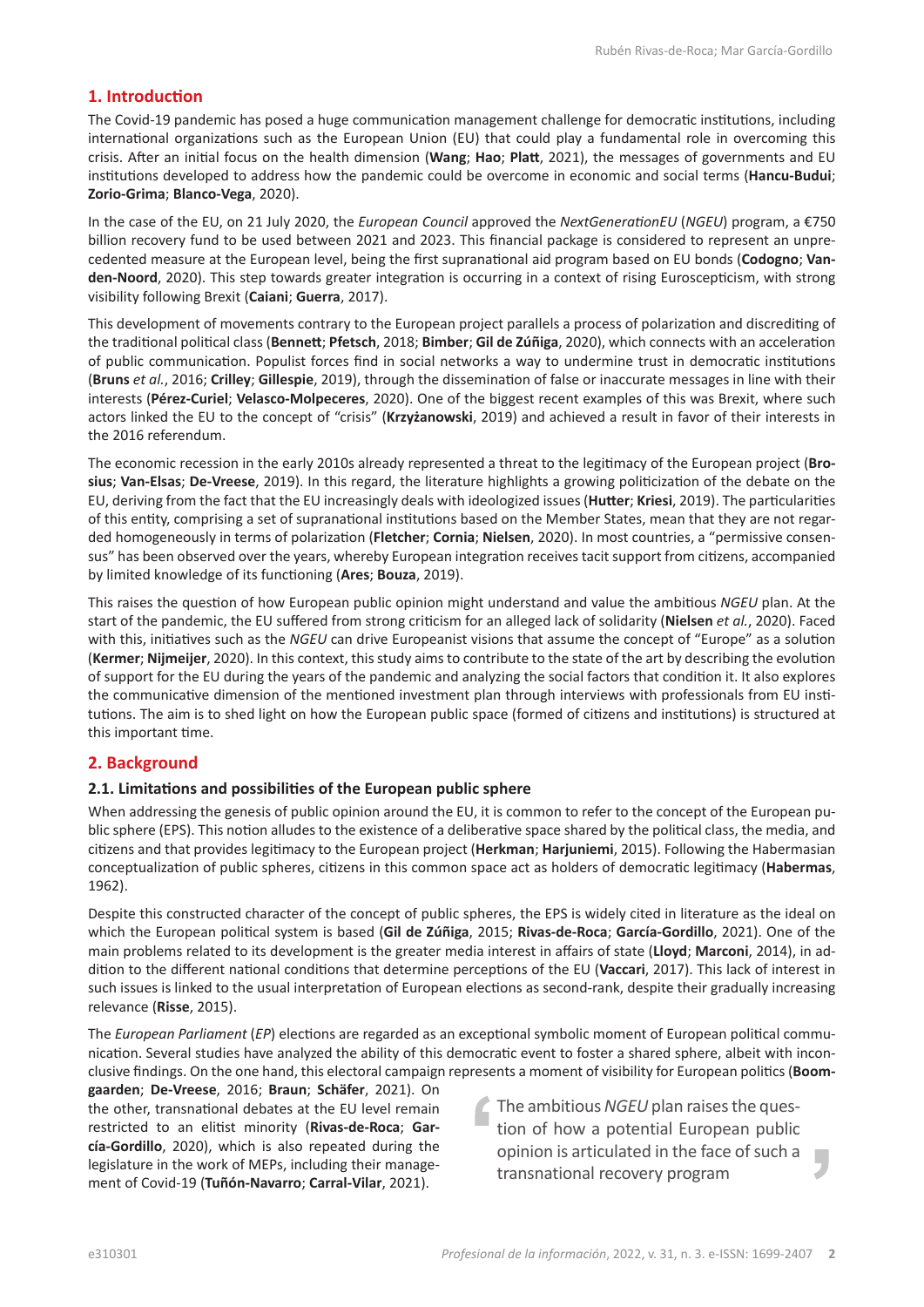To address this political conception of the EU as segmented and rooted in statehood, the EU institutions have implemented an active communication policy, including elements of self-analysis related to the hypothetical European public opinion, such as the *Eurobarometer* (**Andrino-San-Cristóbal**, 2014). During the last decade, both institutions and academia have focused on the role played by social media in the EPS, including the remarkable digital influence of the candidates to chair the *EU Commission* (*Spitzenkandidaten*) during the *European Parliament* elections (**Nulty** *et al*., 2016; **Vesnic-Alujevic**, 2016).

Beyond the electoral period, social networks seemed to exhibit certain characteristics that could favor the emergence of a transnational sphere such as the EPS. Such channels include Europeanized debates that transcend the institutional sphere (**Bossetta**; **Segesten**; **Trenz**, 2017; **Hänska**; **Bauchowitz**, 2019). However, the achievement of a true European digital democracy seems distant because of the persistence of structural deficiencies related to a lack of identification with the EU (**Sarikakis**; **Kolokytha**, 2019). Optimism about a new type of public discussion on the internet clashes with the evidence that a large fraction of the citizens remain unaware of the EU's basic institutional mechanisms (**Gattermann**; **De-Vreese**, 2020).

The main consequence of this is the difficulty that the media and voters face in attributing responsibilities within European politics (**Goldberg**; **Brosius**; **De-Vreese**, 2021). This acts as a brake on the accountability required by any democratic system, maintaining the EU's traditional deficit in this area at a time when digital technologies are opening the way for greater participation (**Hennen**, 2020).

# **2.2. The rise of Euroscepticism in a multilevel Europe**

In a Europe with competences segmented between local, national, and supranational political authorities, the EU has been criticized in recent years because of the gap between the European elite and the people, associated with national public spheres (**Tuñón-Navarro**; **Oleart**; **Bouza-García**, 2019). Eurosceptic narratives have emerged with particular virulence in countries that have a complex relationship with the European project [the Atlanticist position of the United Kingdom vis à vis the continent, the communist legacy and late democratization of the Visegrád countries (Czech Republic, Hungary, Poland, and Slovakia), etc.], but that also permeate European public opinion as a whole (**Caiani**; **Guerra**, 2017).

Although the development of such Euroscepticism can be located within a global populist wave (**Bennett**; **Pfetsch**, 2018), the EU itself has also been subject to strong turbulence, including the debt crisis, refugee management, or Brexit, which have heightened this process. All these events had high levels of visibility and resulted in controversy for a European project that, as discussed above, was thitherto based on "permissive consensus" (**De-Wilde**; **Laupold**; **Schmidtke**, 2016). The presence of EU issues has led to a politicization related to the EU (**Risse**, 2015), to the point that some issues such as climate change, the economy, or immigration can act as fissures that influence voting in European elections (**Braun**; **Schäfer**, 2021).

Such politicization favors the consolidation of the EPS by contributing to the idea of inclusiveness, that is, to citizens' feeling issues as their own and being informed about them, following **Habermas** (1962). The flip side is that this can also generate excessive polarization based on manipulated information, thereby undermining confidence in EU institutions and creating a wholly negative attitude toward their policies. According to **Treib** (2021), Euroscepticism is a long-term cultural phenomenon based on the construction of a central–periphery axis in European politics. Note that important divergences are also observed, mainly resulting from the ideological orientation of the parties that spread such messages in Europe (**Alonso-Muñoz**, 2020).

This proliferation of Euroscepticism occurs in a hybrid communicative framework in which conventional media coexist with new technologies in shaping public opinion (**Langer**; **Gruber**, 2021). Academia has extensively considered the ability of social media to drive polarization, although recent contributions have indicated that this process can also operate the other way around, with polarization motivating a certain use of such platforms (**Nordbrandt**, 2021). The preceding rise of Euroscepticism would thus explain a digital conversation that favors its interests.

The frames of populist discourse are not exclusive to political actors linked to the extreme right or left, but rather include all kinds of political figures. This was demonstrated during the Covid-19 crisis, when presidents with various political leanings applied such methods (**Manfredi-Sánchez**; **Amado-Suárez**; **Waisbord**, 2021). EU institutions themselves appear to have taken a more proactive step in this direction, thus the former apathy towards the EU could move toward more positive and negative approaches.

The usual inability of European institutions to set the public agenda, which stemmed from the absence of a shared communication strategy (**Bouza-García**; **Tuñón-Navarro**, 2018), collided in 2020 with a health pandemic and an infodemic of disinformation. This double crisis could strengthen populist actors but will also determine the main political actions of the EU in the years to come (**Tuñón-Navarro**; **Bouza-García**, 2021), as demonstrated by the *NGEU* program. The wave of information disorders brought about by the pandemic was characterized by the use of data with some kind of empirical basis (**García-Marín**, 2020), although a reduction in inequalities in access to news content has also been noted (**Casero-Ripollés**, 2020).

Increased information consumption may have positive implications for public awareness, including in the EU. In addition,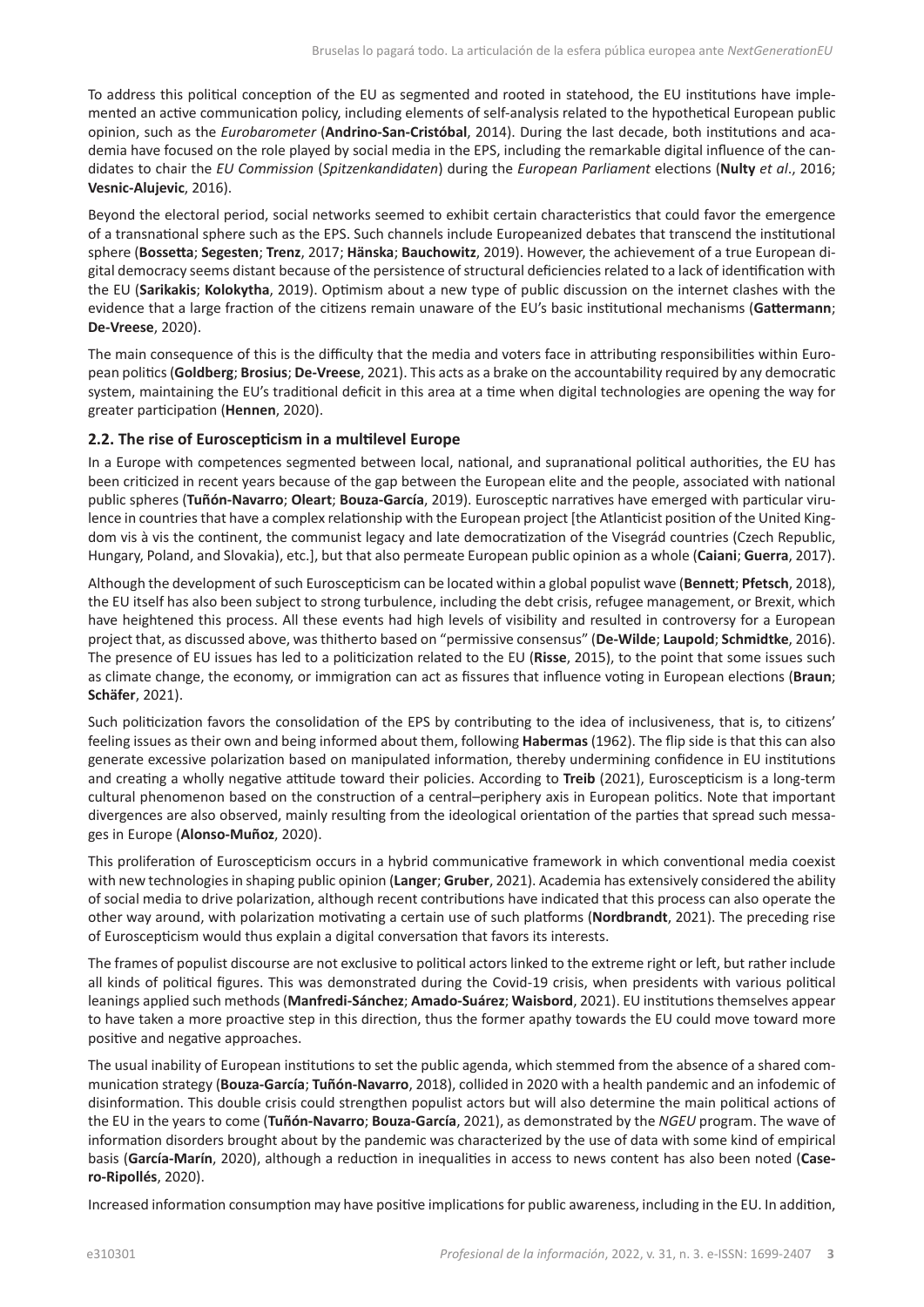the European situation of increasing politicization and thus polarization opens interesting prospects regarding the reconfiguration of the EPS. Considering that these changes do not allow hypotheses to be defined based on the literature, we establish the following research questions herein:

RQ1. What has been the impact of the Covid-19 pandemic on support for European integration?

RQ2. Which factors may motivate perceptions of the EU?

RQ3. What are the communication objectives according to those responsible for the *NGEU* program?

# **3. Methodology**

The methodological design of this study is based on a triangulation of research techniques, combining secondary data analysis with semistructured interviews. For the statistical analysis, we apply the results of four waves of the *Eurobarometer*:

1) The *Standard Eurobarometer 92* (autumn 2019). This survey was conducted between 14 and 29 November 2019. The final sample of responses was 32,510 people from 28 countries using a stratified system to analyze 1,001 variables.

2) The *Standard Eurobarometer 93* (summer 2020). This study was conducted between 9 July and 26 August 2020, with partially remote interviews due to the pandemic. The sample reached 26,681 individuals from 27 Member States, because of the departure of the UK in January 2020, applying a stratified system.

3) The *Standard Eurobarometer 94* (winter 2020–2021). This survey was conducted between 12 February and 18 March 2021. Interviews included 27,409 people (in person or virtually) from all 27 Member States, based on a stratified sample. The data from this wave are used to evaluate the interaction between the variables, being the last one whose database is accessible to the authors and having been carried out after the *NGEU* initiative was approved.

4) The *Standard Eurobarometer 95* (spring 2021). This survey was carried out between 14 June and 12 July 2021, in hybrid (face-to-face/virtual) form in the 27 Member States. A total of 26,544 interviews were conducted in these countries.

The sample error of all the *Eurobarometer* waves applied herein was ±1.4% for a 95% confidence level. Note that these surveys target citizens from the age of 15 years. The *EU Commission* has carried out this transnational and longitudinal study since 1973, with the aim of monitoring public opinion regarding the EU. The survey is published twice each year (in spring and autumn), although Covid-19 modified this. The *European Commission*'s *Directorate-General for Communication* (*DG COMM*), and in particular the *Strategy, Corporate Communication Actions, and Eurobarometer Unit*, is responsible for its design, while the company *Kantar Public* was responsible for its implementation during the analyzed period.

The *Eurobarometer* has *Standard* and *Special* editions. The former queries opinions and attitudes about European integration, its institutions, and concrete policies, as functions of the basic sociodemographic variables of the respondents. Each survey includes approximately 1,000 interviews per country as well as separate samples for historically unique territories such as Northern Ireland or the former East Germany. In addition, for some variables, 12 additional countries and territories are included, such as candidate countries seeking accession or the UK. Meanwhile, the *Special Eurobarometer* addresses specific issues such as the environment, the economy, or technology, at given time points.

For this study, three dependent variables were extracted from the *Standard Eurobarometer*:

- The image of the EU: Three categories were included here: positive, neutral, and negative or don't know (DN). Intermediate levels are recoded to improve representativeness. Thus, "positive" and "quite positive" are combined into a single category called "positive," while "quite negative" and "negative" are grouped under the term "negative."
- Trust in public institutions. Three categories are applied, indicating preference for the European Union, the national government, or the national parliament.
- Opinion regarding the future of the EU. Three categories are used: optimism, pessimism, and don't know (DN).

Using these classic variables, which appear continuously in the *Eurobarometer*, a secondary data analysis is applied to evaluate their evolution throughout the pandemic. The results are also compared with the data for the "effectiveness of the *NextGenerationEU* program," which was included in the *Eurobarometers 94* and *95*.

Another aim of this study is to identify possible explanatory factors for the different social viewpoints regarding the EU. For this, two independent variables are used:

- Ideological positioning. This is divided into six categories, with the variable being recoded to generate more significant constructs: extreme left, center left, center, center right, extreme right, and nonaligned.
- Size of locality. This is divided into three categories: large cities, medium-sized towns, and rural areas.

These variables are applied because the literature refers to them as elements relevant to Euroscepticism (**Treib**, 2021), interwoven with the clash between cosmopolitan and traditional values, beyond sociodemographic criteria such as age or income. Although the *Eurobarometer* includes other

ordinal variables, such as frequency of internet use or social class, we believe that the ideological dimension and locality of residence will be better linked to possible explanatory factors of European sentiment. This is based

In recent years, the EU has been criticized for pointing to a gap between the European elite and the people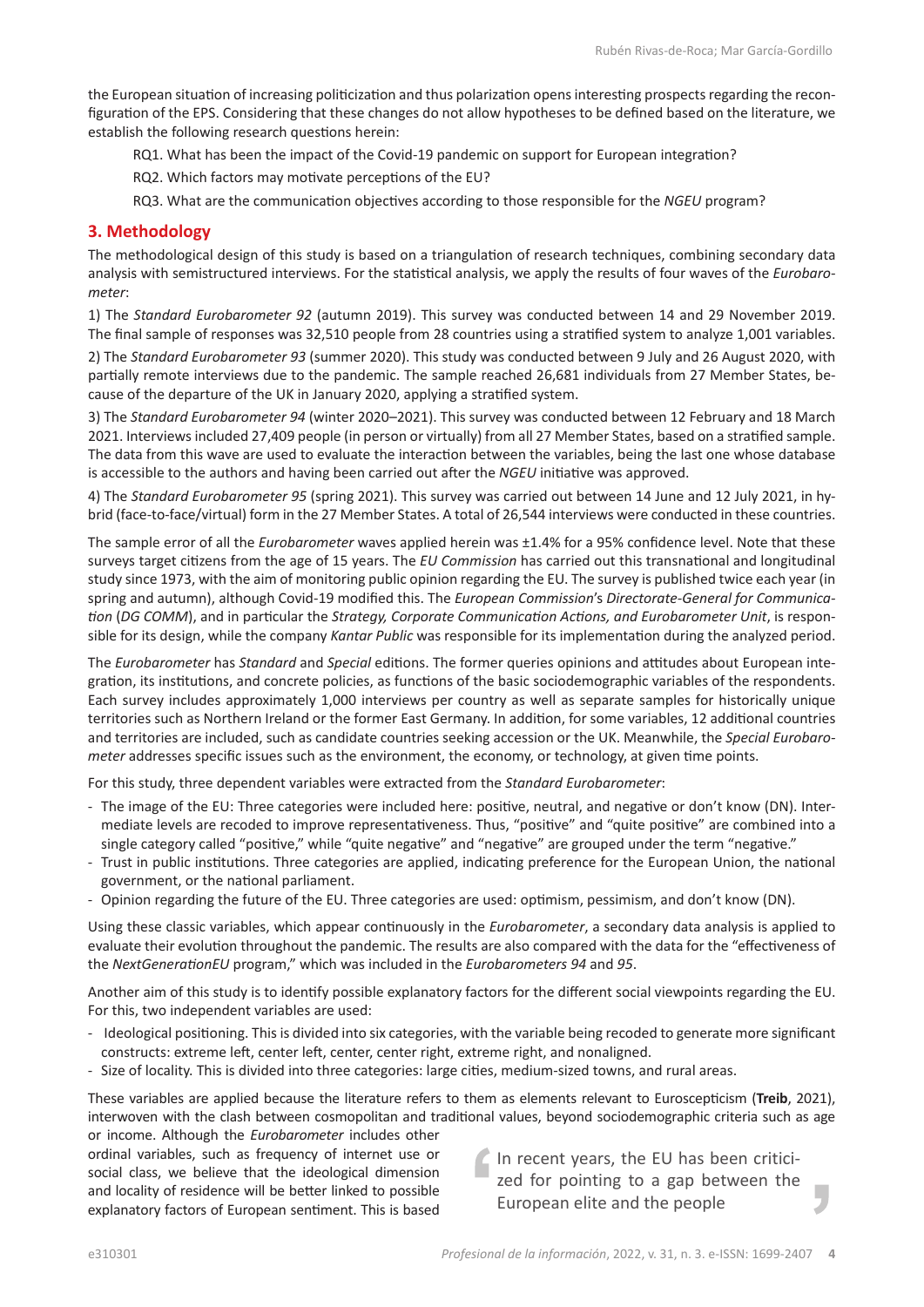on the rooting of Euroscepticism in national policy issues (**De-Vries**, 2018). The *Eurobarometer* includes numerous nominal variables such as gender, occupation, or educational level, but this research aims to understand the relationship between the categories in the survey where order is relevant. This is the case of the "Image of the EU" itself, as an indicator of support for European integration.

In this research, comparative statistical analysis (**Casero-Ripollés**, 2017) is applied for *Eurobarometer 94* between the independent variables "Ideological positioning" and "Community size" (X) and the dependent variable for the "Image of the EU" (Y), interpreted as the most important descriptor of the level of Europeanism. The statistical analysis was carried

|  | Table 1. Interviewee profile (%) |  |  |
|--|----------------------------------|--|--|
|  |                                  |  |  |

| <b>Institution</b>         | Years of expe-<br>rience in the EU | <b>Position</b>         |
|----------------------------|------------------------------------|-------------------------|
| European Parliament        | 2                                  | Communication assistant |
| European Parliament        | 31                                 | General manager         |
| European Parliament        | 12                                 | Press officer           |
| European Parliament        | 5                                  | Communication assistant |
| <b>European Commission</b> | 14                                 | Press officer           |
| <b>European Commission</b> | 5                                  | Project manager         |
| <b>European Commission</b> | 16                                 | Unit head               |
| <b>European Commission</b> | 30                                 | General manager         |

out using *IBM SPSS* statistics software version 28. The Spearman correlation coefficient (ρ) was also calculated for ordinal variables, describing the degree of dependence and the relationship between them. This coefficient acts as a nonparametric measure describing the rank correlation. It is implemented using two-way tests, for which the null hypothesis is that X and Y are mutually independent. Results close to 1 indicate statistical dependence between the dataset (ranking) provided by each variable.

Regarding the aim of determining the communicative objectives of the *NGEU* program, we carried out semistructured interviews with some of its managers. This method, typical of exploratory approaches, allows us to delve into the motivations underlying such communicative activity (**Weiss**, 1994). Snowball sampling (**Noy**, 2008) was carried out, aimed at professionals working in EU institutions whose functions include communication of the *NGEU*. This fieldwork was carried out between April and July 2021 through online interviews.

The sample includes eight interviews (four from the *European Parliament* and four from the *European Commission*), at which point possible saturation was detected in the sense that the informants did not seem to add new data. The interviewees were selected based on their different degrees of responsibility for the common task of EU communication, thus also including senior roles that could provide a more strategic overview of such work. Table 1 presents the profile of each interviewee, respecting their confidentiality since some agreed to participate only under the condition of anonymity.

The qualitative content was subject to thematic analysis to identify common patterns (**Braun**; **Clarke**, 2006), applying the phases defined by the cited authors: familiarization with the answers, production of the initial codes, search and review of topics, and drafting of the final report. The interview sessions were structured into four sections:

- 1) previous experience,
- 2) importance of *NGEU* in their daily work,
- 3) citizens' vision of the EU, and
- 4) future challenges facing the European project.

| <b>Theme</b>                                     | <b>Dynamic questions</b>                                                                                                     |  |  |  |
|--------------------------------------------------|------------------------------------------------------------------------------------------------------------------------------|--|--|--|
| Previous experience                              | 1. Have you always been involved in the field of European affairs? In which other institutions/companies have<br>you worked? |  |  |  |
|                                                  | 2. How long have you been in the institution? What is your exact role?                                                       |  |  |  |
|                                                  | 3. What is your daily professional activity?                                                                                 |  |  |  |
| The importance of the NGEU<br>in your daily work | 4. Which subjects are the focus of your work? Does current affairs set the agenda?                                           |  |  |  |
|                                                  | 5. * Alludes to the role of disinformation related to the NGEU according to the response.                                    |  |  |  |
|                                                  | 6. How are messages segmented, i.e., by age, socioeconomic issues, etc.? How is this information distributed?                |  |  |  |
|                                                  | 7. What view do you think citizens have of the EU in the aftermath of the pandemic?                                          |  |  |  |
| Citizens' vision of the EU                       | 8. What factors may contribute to a greater/lesser degree of Europeanism?                                                    |  |  |  |
|                                                  | 9. How do you rate the way in which the EU processes information?                                                            |  |  |  |
|                                                  | 10. Do you think that the work of institutions on social media can increase citizen participation?                           |  |  |  |
| Future challenges facing the<br>European project | 11. What future challenges does the EU face in terms of communication?                                                       |  |  |  |
|                                                  | 12. *Reference to the function of journalism versus unmediated communication, according to the response.                     |  |  |  |

Table 2. Questionnaire for semistructured interviews (%)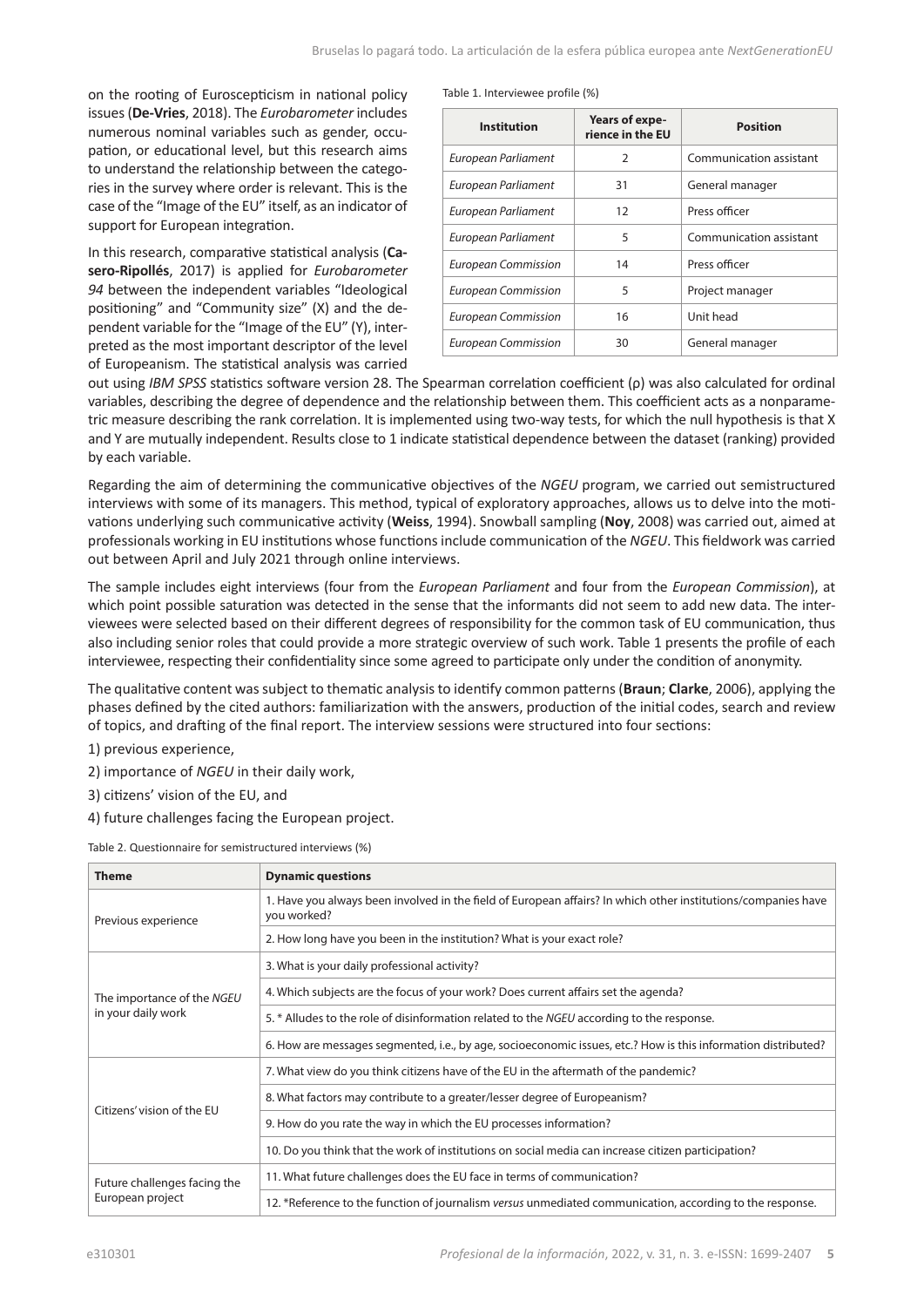These sections formed part of the semistructured questionnaire applied in this work (Table 2). The qualitative information was processed using *Atlas.ti* software version 9, aimed at research adopting this methodology. A single hermeneutic unit was created to delimit common Increased confidence in the EU is higher than experienced for national public authorities during the Covid-19 pandemic

codes and locate possible perspectives in a more intuitive way than by manual analysis. Also, the network of relationships between the main codes is presented visually. The *Eurobarometer* data were then compared with this material to provide an overview of the communicative environment surrounding the *NGEU* funding plan.

# **4. Results**

### **4.1. The effect of the pandemic on public support for the EU**

The image of the EU appears to have been strengthened during the unexpected Covid-19 pandemic. The percentage of respondents who made a positive assessment of the European project increased by three percentage points since the 2019 edition (Table 3). The *Eurobarometer 93* data suggest that, initially, in 2020, the pandemic corresponded to a slight decline in the assessment of the EU. However, there was then a rebound in the winter of 2020–2021 (*EB 94*), which may have been driven by the creation of the *NGEU* program for economic recovery, but also by the management of the vaccination program by the EU.

Table 3. Image of the EU among citizens (%)

|            | EB 92 (2019) | EB 93 (2020) | EB 94 (2020-2021) | EB 95 (2021) | <b>Covid variation</b> |
|------------|--------------|--------------|-------------------|--------------|------------------------|
| Positive   | 42           | 40           | 46                | 45           | $+3$                   |
| Neutral    | 37           | 40           | 38                | 38           | $+$                    |
| Negative   | 20           | 19           | 15                | 16           | -4                     |
| Don't know |              |              |                   |              |                        |

The highest percentage for each variable is shown in **bold**.

Also noteworthy is the lower presence of negative perceptions, which is practically similar to the increase in positivity regarding the EU. Although the margins of improvement seem modest, the European project has not seen its image diminished by the pandemic according to the data considered herein. Indeed, the EU enjoyed a greater increase in trust in its institutions than is the case for national bodies. In linear terms, trust in the EU increased by up to six percentage points (Table 4).

Table 4. Trust in public institutions (%)

|                     | EB 92 (2019) | EB 93 (2020) | EB 94 (2020-2021) | EB 95 (2021) | <b>Change after Covid</b> |
|---------------------|--------------|--------------|-------------------|--------------|---------------------------|
| European Union      | 43           | -43          | 49                | 49           | $+6$                      |
| National government | 34           | 40           | 36                | 37           | د+                        |
| National parliament | 34           | 36           |                   | 35           |                           |

The highest percentage for each variable is shown in **bold**.

The data also reveal that, at the beginning of the pandemic (*EB 93*), national governments were the main source of trust. These authorities were responsible for managing everything related to health control measures, which resulted in a strengthening of support for them, which was diluted in the following waves analyzed (*EB 94* and *EB 95*). On the other hand, trust in the EU remained unchanged in the summer of 2020, but increased in 2021 when the end of the pandemic was closer thanks to vaccines, at the same time as the *NGEU* program was being implemented.

The *Eurobarometer* data indicate an increase in the level of trust in all the mentioned public institutions, remarkably so in the case of the EU. This is linked to the finding that optimism about the future of the EU also increased (Table 5). This variable was not queried in the edition 2020–2021 winter, but its inclusion in the rest of the available material (*EB 92*, *EB 93*, and *EB 95*) reveals a significant upward variation, from a frequency of 58% in 2019 to 66% in 2021.

The optimism detected, coupled with the parallel drop in pessimistic positions, is remarkable. The largest percentual changes in positive perceptions are found for trust in public institutions and the future of the EU rather than the image of the EU, an abstract notion in which the driving factors of the Europeanism–Euroscepticism axis come into play (**Höpner**; **Jurczyk**, 2015). However, the combination of these three variables indicates that citizens' perceptions of the European project improved during the course of the pandemic.

| Table 5. Opinion on the future of the EU (%) |  |  |  |  |
|----------------------------------------------|--|--|--|--|
|----------------------------------------------|--|--|--|--|

|            | <b>EB 92</b><br>(2019) | <b>EB 93</b><br>(2020) | <b>EB 95</b><br>(2021) | Change<br>after Covid |
|------------|------------------------|------------------------|------------------------|-----------------------|
| Optimism   | 58                     | 60                     | 66                     | $+8$                  |
| Pessimism  | 38                     | 38                     | 31                     | -7                    |
| Don't know |                        |                        |                        | -1                    |

The highest percentage for each variable is shown in **bold**.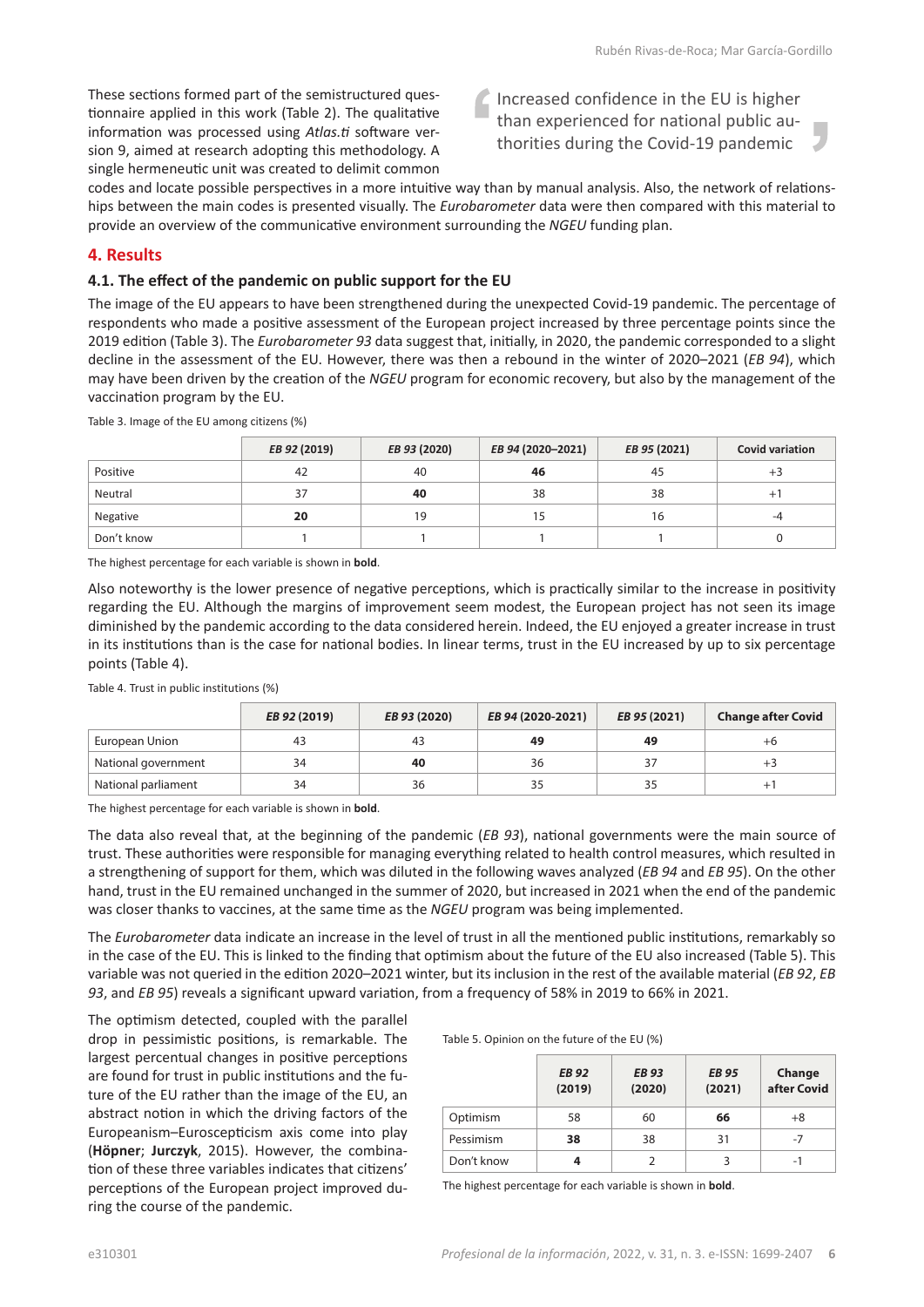#### **4.2. Ordinal variables that affect the level of Europeanism**

Euroscepticism is a cultural phenomenon related to positions that oppose the European project. That is why the image of the EU acts here as an independent variable that synthesizes public opinion toward the institutions. The statistical analysis indicates a moderately strong correlation between ideological positioning and the image of the EU. The Spearman correlation coefficient takes a value indicating a strong positive association (*ρ* = 0.65), with significance at the 0.01 level (two-way).

The results presented in Table 6 show that the proportion of negative perceptions was higher at either end of the sample (8.6% in the extreme right, 9.2% in the extreme left). It is noteworthy that the extreme left category also shows an above-average frequency of positivity (7.7%). This may be related to a greater incidence of Euroscepticism in far-right forces (**Hutter**; **Kriesi**, 2019).

|               |                              | <b>Positive</b> | <b>Neutral</b> | <b>Negative</b> | Don't know                     | <b>Total</b> |
|---------------|------------------------------|-----------------|----------------|-----------------|--------------------------------|--------------|
| Extreme left  | Count                        | 1,086           | 582            | 360             | $\overline{2}$                 | 2,030        |
|               | % within the image of the EU | 7.7             | 6.4            | 9.2             | 2.7                            | 7.5          |
|               | Count                        | 3,290           | 1,638          | 630             | $\overline{7}$                 | 5,565        |
| Centre left   | % within the image of the EU | 23.2            | 18.0<br>16.1   | 9.3             | 20.4                           |              |
|               | Count                        | 5,420           | 4,125          | 1,402           | 20                             | 10,967       |
| Center        | % within the image of the EU | 38.3            | 45.4           | 35.8            | 26.7                           | 40.3         |
|               | Count                        | 2,901           | 1,497          | 883             | 12                             | 5,293        |
| Center right  | % within the image of the EU | 20.5            | 16.5           | 22.5            | 16.0                           | 19.4         |
|               | Count                        | 809             | 451            | 338             | 3                              | 1,601        |
| Extreme right | % within the image of the EU | 5.7             | 5.0            | 8.6             | 4.0<br>31<br>41.3<br>75<br>100 | 5.9          |
|               | Count                        | 630             | 792            | 304             |                                | 1,757        |
| Nonaligned    | % within the image of the EU | 4.6             | 8.7            | 7.8             |                                | 6.5          |
|               | Count                        | 14,136          | 9,085          | 3,917           |                                | 27,213       |
| Total         | % within the image of the EU | 100             | 100            | 100             |                                | 100          |

Table 6. Effect of ideological positioning on the image of the EU (%)

Above-average percentages in each row are shown in **bold**.

Continuing with the discussion above, in the center right, there are outstanding values for a positive image (20.5%) and negative image (22.5%), while in the center left, there are only positive visions (23.2%). Therefore, negativity is also found to be right-oriented in the central part of the political spectrum. A neutral image of the EU appears significantly in people with a centralist ideology (45.4%) and those without a defined position (8.7%), evidencing the correlation between ideology and the perception of the European project.

According to these data, citizens who position themselves at the center of the political scale tend to express neutral views regarding the EU, while the extremes see a greater number of negative answers, particularly on the right wing. The formulation of positive responses for the center-right and center-left cases is of statistical interest. Indeed, it is exactly these ideologies, through the large Christian Democrat and Social-Democratic political families, that are identified as the great drivers of EU integration (**De-Wilde**; **Laupold**; **Schmidtke**, 2016).

The statistical analysis demonstrates a certain positive correlation in the effect of locality size on the image of the EU. The value of the Spearman's correlation coefficient indicates a moderate association (*ρ*=0.36), with significance at the 0.01 level (two-way). We find slight greater negativity in the rural sphere, with positive views of the EU emerging in large cities (Table 7).

|                    |                              | <b>Positive</b> | <b>Neutral</b> | <b>Negative</b> | Don't know | <b>Total</b> |
|--------------------|------------------------------|-----------------|----------------|-----------------|------------|--------------|
|                    | Count                        | 5,811           | 3,384          | 1,456           | 35         | 10,686       |
| Large cities       | % within the image of the EU | 41.1            | 37.3           | 37.2            | 46.7       | 39.3         |
|                    | Count                        | 4,771           | 3,290          | 1,388           | 23         | 9,472        |
| Med-sized locality | % within the image of the EU | 33.8            | 36.2           | 35.4            | 30.7       | 34.8         |
| Rural areas        | Count                        | 3,554           | 2,411          | 1,073           | 17         | 7,055        |
|                    | % within the image of the EU | 25.1            | 26.5           | 27.4            | 22.6       | 25.9         |
|                    | Count                        | 14,136          | 9,085          | 3,917           | 75         | 27,213       |
| Total              | % within the image of the EU | 100             | 100            | 100             | 100        | 100          |

Table 7. Effect of locality size on the image of the EU (%)

Above-average percentages in each row are shown in **bold**.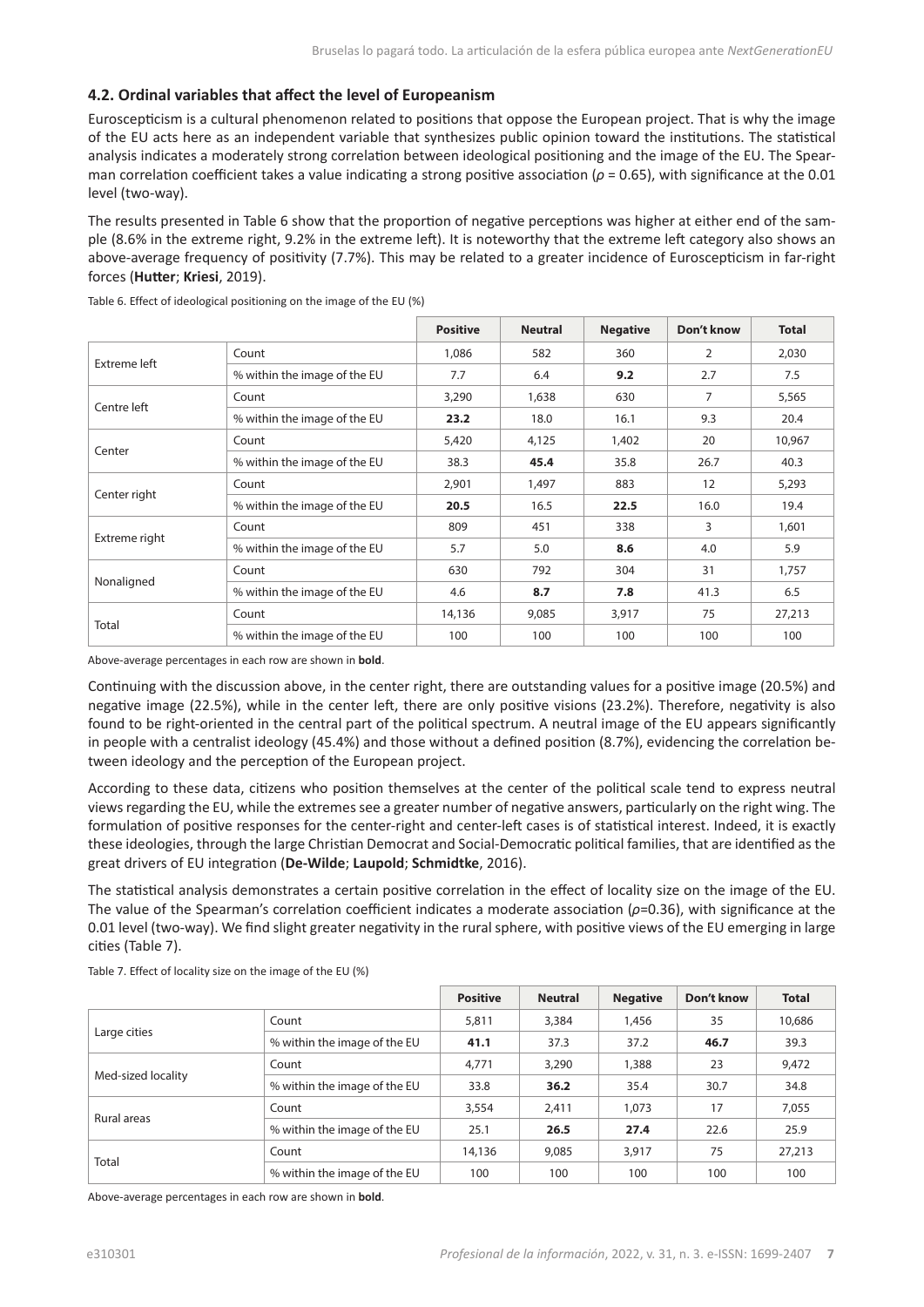Rural populations rank above average regarding a neutral (26.5%) or negative (27.4%) image, although the difference between these percentages is small. In contrast, a slightly neutral perception (36.2%) stands out for med-sized localities. The latter category is characterized The ideological orientation and, to a lesser extent, the territory of origin, influence the image of the European project

by wide variety in the count values, in contrast to the large cities. Indeed, the responses of positivity (41.1%) and "don't know" (46.7%) stand out in such cities. The highest frequency of positive perceptions of the EU thus occurs in large urban centers, despite a significant fraction of noncommittal responses.

The finding of only a moderate correlation between locality size and the image of the EU suggests that this independent variable is influenced by other factors that transcend territory. The clash between cosmopolitan and nationalist values, typical of populism and Euroscepticism, is not found only for urban populations, although the data indicate that the population of large cities is more positive about the EU. In addition, they are less daring when it comes to expressing their opinion.

A negative image of the European project is only reported to a significant extent in rural areas, leading to the conclusion that it is the inhabitants of such areas who might develop a more skeptical prior assessment of EU funding programs such as the *NGEU*. The danger for the European project is a schism between countryside and city, resulting in mistrust in the rural territories that receive a large fraction of *European Commission* funds.

*Eurobarometers 94* and *95* provide data on the citizens' views of the effectiveness of the *NGEU* program. According to its sample across 25 countries, the majority of respondents believe that it will be useful, reaching the highest levels of support in Malta (85%), Ireland (75%), and Poland (73%). In contrast, in Finland (58%) and Latvia (51%), more people think that this plan will not be effective. The results suggest that it is not the degree of urbanity that influences positive opinions of the program but rather the Europeanist tradition of the country (Malta and Ireland) or its dependence on European funds (Poland), notwithstanding the fact that a part of society favors EU integration in states that are a priori more Eurosceptic.

# **4.3. Motivations and objectives of the** *NextGenerationEU* **campaign**

The European officials consulted stated that the management of the post-Covid-19 era had been the focus of their work in 2021, from a communication point of view. The aim is to convey the idea of a common route out of the crisis through the *NGEU* program and the *Conference on the Future of the EU*, in which different stakeholders from civil society participate to define the EU project in the years to come. Allusions to this conference were particularly made by those working in the *European Parliament*. According to their statements, the aim is to communicate progress and ensure that citizens have the information they need to participate, since the success of this proposal will depend on their involvement and sharing their ideas about the EU.

Professionals from both institutions described disinformation as a common problem that threatens the pillars of European integration. The proliferation of inaccurate messages is also related to the fact that a multitude of complex political events are crowded under the term "Brussels." In this regard, we find the problem of the remoteness of the EU as described in the theoretical framework, which is related to a tendency among journalists and citizens to view its institutions according to national parameters:

"Some permanent challenges for us are multilingualism and the feeling of distance between Brussels and the Member States, which sometimes affects how the decisions of the institutions are communicated, as if they were a separate entity and not the democratic result of a level of governance that we have given ourselves to solve common problems in Europe" (general manager, *European Parliament*).

However, there is strong optimism among the officials interviewed regarding the image that citizens have of the EU in the aftermath of the pandemic. European funds have opened a window of opportunity for the European project, in which "Brussels will pay for everything" (codified as a utilitarian vision of the EU). According to the opinions gathered, this kind of European "manna from heaven" will allow a connection to be forged with layers of society hitherto forgotten in communication plans, such as young people or the most impoverished population groups.

Asked about the variables that may determine Europeanism, the sampled professionals highlight the difficulty of reaching the most rural areas, without mentioning ideology. This leads to the implementation of communication campaigns aimed at the fishing and agricultural sectors. However, all the interviewees commented that the communicative presentation of *NGEU* is eminently digital in both the *European Commission* and *Parliament*, aiming for a young audience that is far from the usual in rural communities. In this sense, social media profiles have been opened on channels such as *Instagram*, *TikTok*, and *Twitch*.

The target audience of the campaign is mainly Generation Z (aged 16–24 years). This implies that the communication work of the *NGEU* program is proactive and subject to constant change. The role assigned to social media networks as a means to end communication problems is prominent, as reflected in the network of codes generated using *Atlas.ti* (Image 1). Two of the officials interviewed acknowledged that this focus on young people is owing to the fact that they constitu-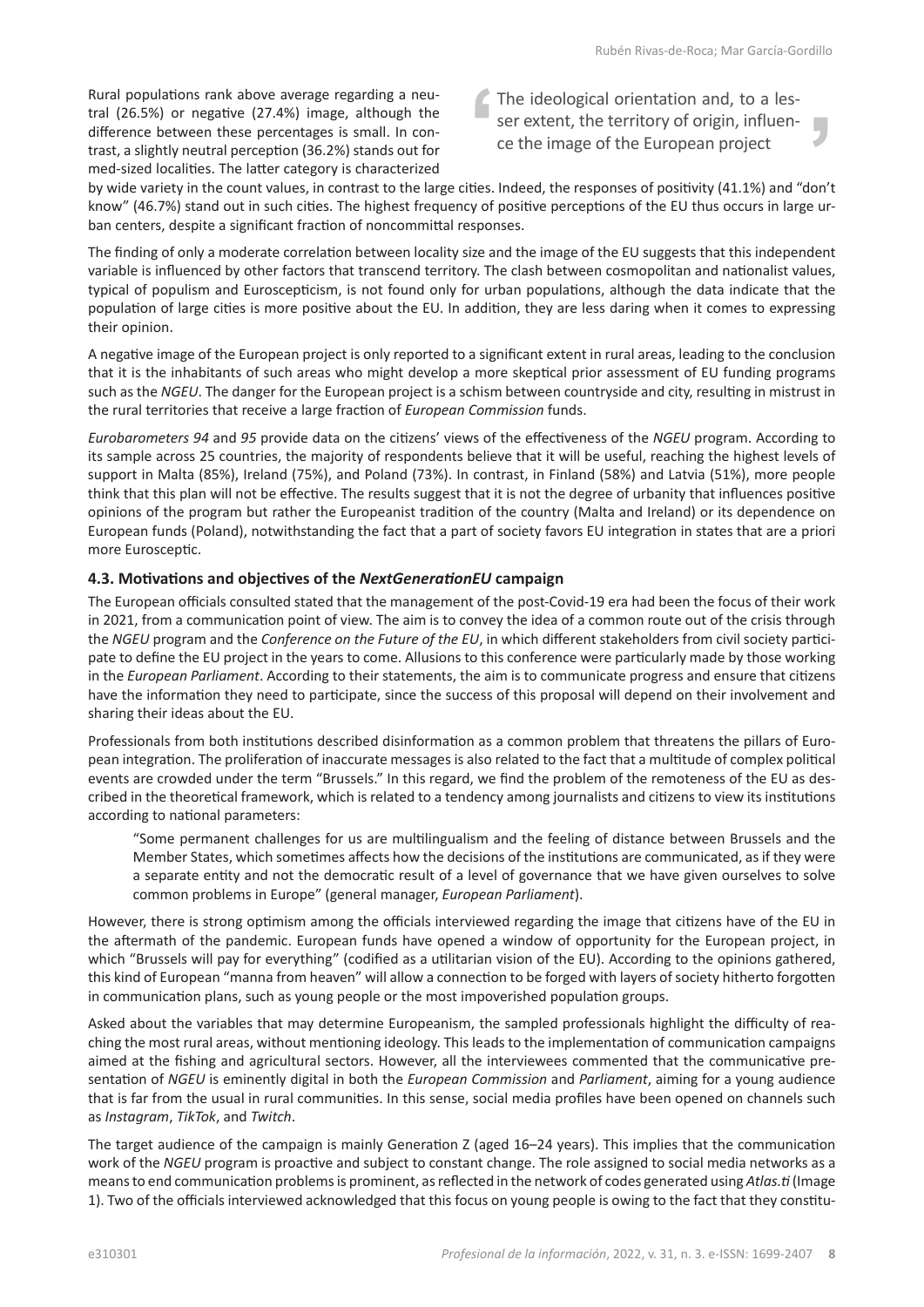te the future of the European project, hence this attempt to obtain their support. However, they also argue that the opinion of young people in the EU is not very different from that of other potential age groups.

The approach of European institutional communication to the *NGEU* plan seems to be based on the fact that abundant funding will help to close this gap. In any case, this problem is compounded by the fact that the European public space has a strong presence of populist actors, who take every opportunity to present the EU as a scapegoat. The criticisms of the officials are not only directed at populism but also at journalistic activity, in which they demand a greater consideration of European dynamics:



Image 1. Network of codes selected from the interviews. \*Codes in blue enjoy greater rooting and density in the sample. Compiled with *Atlas.ti*

"The media should try to understand a little

better how the EU works, what its competences are, etc. Misreporting also contributes to misinformation. In the long term, this has a negative impact on how the EU is perceived by citizens" (communications officer, *European Commission*).

Although several interviewees showed awareness of the remoteness problems of the European project, all of them considered that Covid-19 has boosted confidence in EU institutions, in line with the findings based on the *Eurobarometer* results. In addition, they argue that digital tools can favor direct communication with the EU, which could end the cold and bureaucratic image of the EU. A lower attribution of social transfer capacity to the conventional media is thus observed.

In the interviews, strong optimism regarding the *NGEU* program is perceived, which may have to do with the corporate and propaganda function of the institutions. Some interviewees underlined that Brexit made the reversible nature of the European project palpable, highlighting the benefits of integration. The economic and social escape from the pandemic is interpreted in the same sense, although those working at the *European Commission* emphasize that the last decade has seen a long process to improve its democratic transparency.

# **5. Conclusions and discussion**

On the basis of a combined analysis of the different waves of the *Eurobarometer* and the interviews with officials from EU institutions, the aim of this study is to deepen understanding of the configuration of European public opinion in the face of the ambitious *NGEU* funding package. This initiative stems from the need to provide funds to EU Member States in the aftermath of the pandemic. The impact of Covid-19 on support for European integration (RQ1) is thus first analyzed. The *Eurobarometer* data reveal an increase in positive assessments according to the variables for the "image of the EU," "trust in public institutions," and "opinion on the future of the EU" during the course of the health emergency.

The increase in trust in the European project is greater than that experienced by the national public authorities. However, trust in the institutions and optimistic opinion about the future of the Union enjoy higher percentage increases than the "image of the EU," which is classically considered to measure the degree of Europeanism. The longitudinal analysis reveals that the evaluation of the EU improved when vaccination was launched and the *NGEU* support program was defined (in the winter 2020–2021 and spring 2021 surveys), after deteriorating slightly at the start of the pandemic.

Regarding the elements that determine the image of the EU (RQ2), the findings reveal the existence of a strong correlation with ideological positioning, while the effect of locality size is moderate. Europeanism and Euroscepticism have

a cultural dimension in which many factors are likely to be involved, but this second contribution reveals that citizens with more extreme ideological positions tend to value the EU in a negative way, something which is

EU officials channel their efforts to make the youngest aware of the benefits of п *NGEU*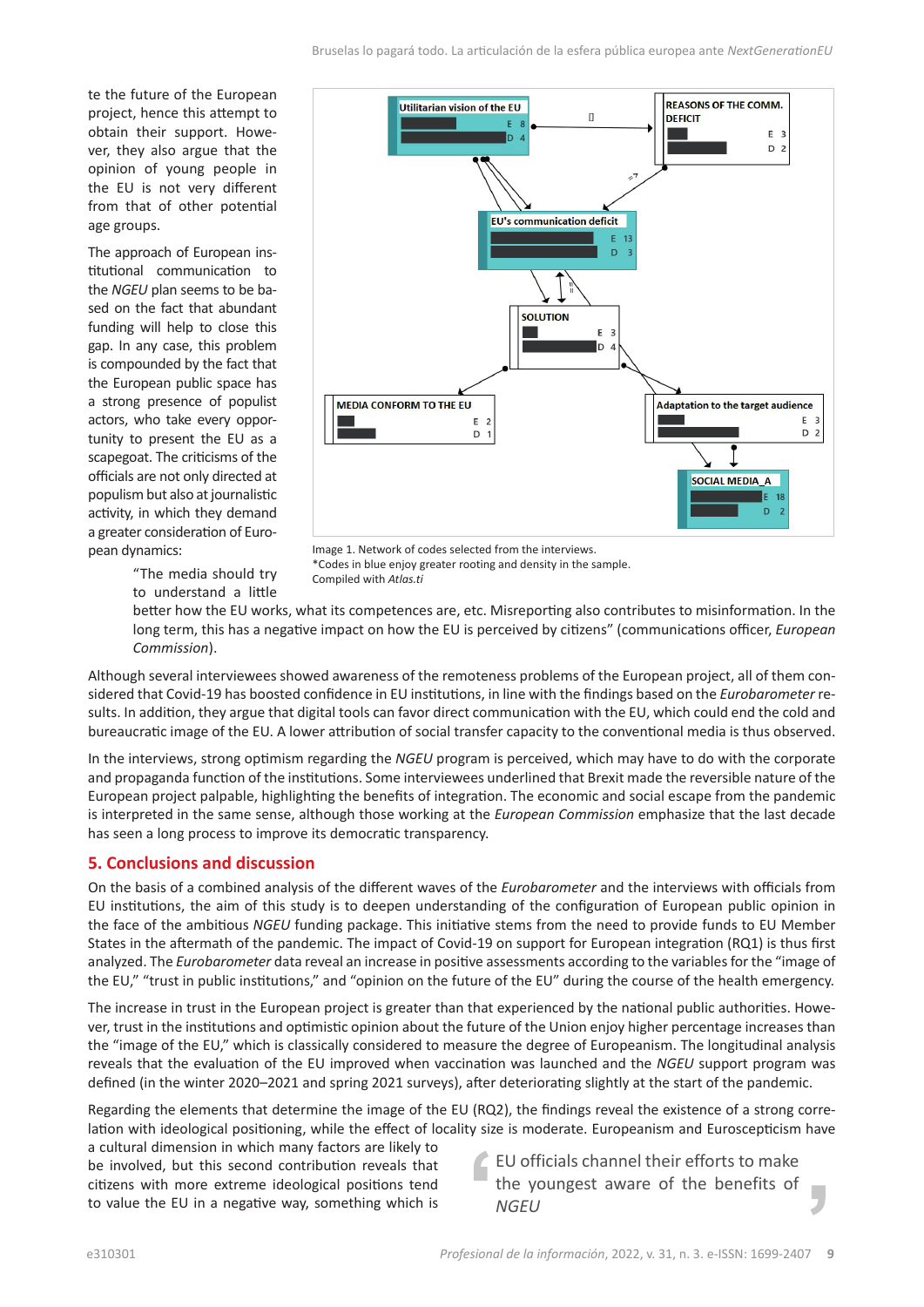repeated on a smaller scale in rural areas. It is in large cities that a positive view of the EU predominates, which may be related to the elitist character of the European project (**Sarikakis**; **Kolokytha**, 2019).

Covid-19 can be identified as an example of the politicization of the European project with apparent positive consequences for its legitimacy

As a third contribution, those responsible for communi-

cation of the *NGEU* program report how the management of the post-Covid-19 era is a focus of their work, seeing this moment as an historic opportunity to motivate support toward the EU (RQ3). This communication campaign is purely digital and highly youth-oriented, with allusions also to the rural population. There is an uncritical confidence that the remoteness problem of the European project is being resolved, thanks to direct dialog with the public, although the evaluation of the *NGEU* plan is disparate among countries.

The analogy that some of the interviewees make with Brexit shows how politicized issues can serve as division lines at the European level, reinforcing the role of the EU. This is linked to a growing politicization of the EU, that is, a higher level of polarization with regard to its policies (**Hänska**; **Bauchowitz**, 2019). Situations of dissent would promote European sentiment, as phenomena such as Brexit have highlighted the benefits of belonging to the EU.

The statistical analysis of the data is consistent with previous literature on Euroscepticism (**Gattermann**; **De-Vreese**, 2020), although the effect of locality size is less (moderate) compared with that of ideology in constructing the image of the EU (strong). Both variables show a positive correlation in this direction. The development of a rural–urban duality that threatens European integration is something that the professionals interviewed are concerned about, without mentioning ideology. The communicative actions of these officials are usually carried out on social media, which are precisely the space in which populism operates most (**Nordbrandt**, 2021).

One aspect to take into account is the criticism of the *Eurobarometer* by a sector of academia that considers it to be propagandistic (**Höpner**; **Jurczyk**, 2015). The use of inappropriate questions, the bias in the answers, or the elimination of questions that revealed a negative view of the EU are some of the problems that have been identified. The fact that the *European Commission* is responsible for planning the survey already presupposes a certain source bias. However, the *Eurobarometer* is the only longitudinal study that has systematically analyzed public opinion in Europe, which explains its interest. Note that the present research had to be restricted to a few of its multiple variables because it prioritized the development of a methodological triangulation.

Another limitation of this work is the reduced scope of the interviews, resulting from the high specificity of the object of study. Knowledge of the motivations and communication objectives of the *NGEU* campaign is obtained here through in-depth interviews with officials responsible for it, but it would also be interesting to probe the opinion of other stakeholders that make up the Brussels political bubble. A broader statistical analysis could also have been designed, subjecting the data to the control of various variables, but the type of information provided by the *Eurobarometer* invited a joint effort to define an approach to public opinion throughout the pandemic that would also convey the functioning of potential key factors. This corresponds to the objectives of this research.

In conclusion, European public opinion is becoming more favorable in relation to the EU after the pandemic, just as *NGEU* funds are starting to work. Covid-19 can be identified as another example of politicization of the European project with positive consequences for its legitimacy, an increasingly recurrent finding in the literature. All the analyzed variables moved to some degree toward Europeanist positions between 2019 and 2021, although support for the European project is by no means homogeneous. Ideological positioning, in addition to the territorial dimension, proves to function as an explanatory variable of Euroscepticism. Nationalist values, more typical of rural communities, collide here with the multiculturalism attributed to the EU, in a dialog that marks studies on populism today.

The challenge for the European project is to ensure that this high level of support is not deflated by a failure to meet the resulting expectations. It is true that the politicization of the EU is a well-established feature, but it also seems that ignorance of the operating processes of European institutions remains common. This undermines the classic principles of democracy, which the Union may fail to respect, which merits consideration by EU authorities that, as mentioned above, claim to be working toward greater transparency. Communication actions related to the *NGEU* are rather geared toward young people, to derive value from a context that is favorable for the EU. The pandemic constitutes a turning point in the degree of support for the European project that could improve the EU's progress if critical knowledge is deepened, a possibility that should be confirmed in future research.

# **6. References**

**Alonso-Muñoz, Laura** (2020). "The 'more is more' effect: a comparative analysis of the political agenda and the strategy on *Twitter* of the European populist parties". *European politics and society*, v. 21, n. 5, pp. 505-519. *<https://doi.org/10.1080/23745118.2019.1672921>*

**Andrino-San-Cristóbal, Sonia** (2014). *Comunicar sobre Europa, desde Europa y para Europa. La política de comunicación europea entre 1990 y 2010: Euranet, la primera red de radios europeas*. Valladolid: Universidad de Valladolid. Secretariado de Publicaciones. ISBN: 978 84 84488118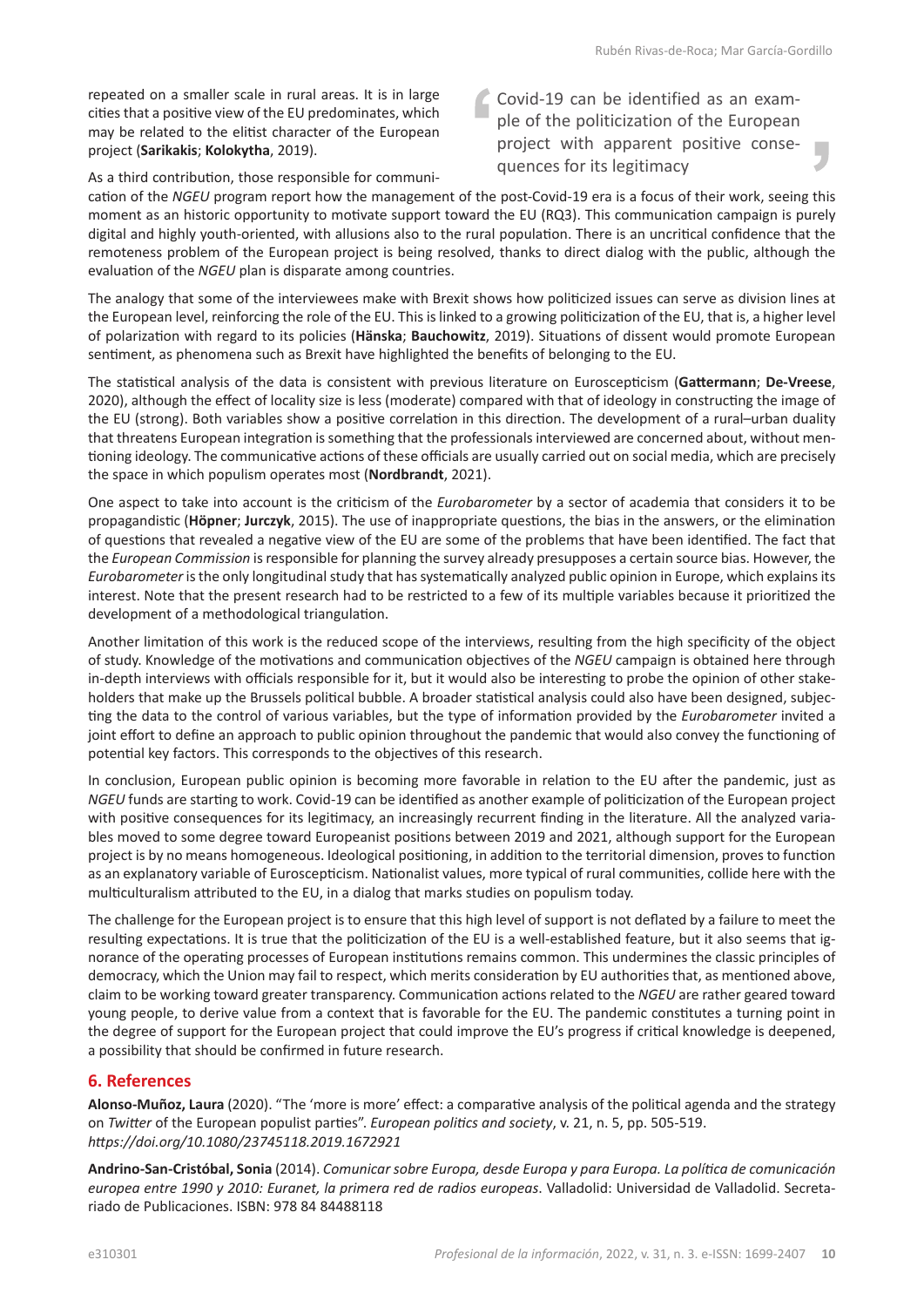**Ares, Cristina**; **Bouza, Luis** (2019). *Política de la Unión Europea: crisis y continuidad*. Madrid: Centro de Investigaciones Sociológicas. ISBN: 978 84 74767957

**Bennett, W. Lance**; **Pfetsch, Barbara** (2018). "Rethinking political communication in a time of disrupted public spheres". *Journal of communication*, v. 68, n. 2, pp. 243-253. *<https://doi.org/10.1093/joc/jqx017>*

**Bimber, Bruce**; **Gil de Zúñiga, Homero** (2020). "The unedited public sphere". *New media & society*, v. 22, n. 4, pp. 700- 715.

*<https://doi.org/10.1177/1461444819893980>*

**Boomgaarden, Hajo G.**; **De-Vreese, Claes H.** (2016). "Do European elections create a European public sphere?". In: Vander-Brug, Wouter; De-Vreese, Claes H. (eds.). *(Un)Intended consequences of European parliamentary elections*. Oxford: Oxford University Press, pp. 19-35. ISBN: 978 0 198757412 *<https://doi.org/10.1093/acprof:oso/9780198757412.003.0002>*

**Bossetta, Michael**; **Segesten, Anamaria-Dutceac**; **Trenz, Hans-Jörg** (2017). "Engaging with European politics through *Twitter* and *Facebook*: Participation beyond the national?". In: Barisione, Mauro; Michailidou, Asimina (eds.). *Social media and European politics*. London: Palgrave Macmillan, pp. 53-76. ISBN: 978 1 137598899 *<https://doi.org/10.1057/978-1-137-59890-5>*

**Bouza-García, Luis**; **Tuñón-Navarro, Jorge** (2018). "Personalización, distribución, impacto y recepción en *Twitter* del discurso de Macron ante el *Parlamento Europeo* el 17/04/18". *Profesional de la información*, v. 27, n. 6, pp. 1239-1247. *<https://doi.org/10.3145/epi.2018.nov.07>*

**Braun, Daniela**; **Schäfer, Constantin** (2021). "Issues that mobilize Europe. The role of key policy issues for voter turnout in the 2019 European Parliament election". *European union politics*, v. 23, n. 1, pp. 120-140. *<https://doi.org/10.1177/14651165211040337>*

**Braun, Virginia**; **Clarke, Victoria** (2006). "Using thematic analysis in psychology". *Qualitative research in psychology*, v. 3, n. 2, pp. 77-101.

*<https://doi.org/10.1191/1478088706qp063oa>*

**Brosius, Anna**; **Van-Elsas, Erika**; **De-Vreese, Claes H.** (2019). "Trust in the European Union: Effects of the information environment". *European journal of communication*, v. 34, n. 1, pp. 57-73. *<https://doi.org/10.1177/0267323118810843>*

**Bruns, Axel**; **Enli, Gunn**; **Skogerbö, Eli**; **Larsson, Anders**; **Christensen, Christian** (eds.) (2016). *Routledge companion to social media and politics*. New York: Routledge. ISBN: 978 1 13886076X

**Caiani, Manuela**; **Guerra, Simona** (2017). *Euroscepticism, democracy and the media: Communicating Europe, contesting Europe*. London: Palgrave Macmillan. ISBN: 978 1 137596420 *<https://doi.org/10.1057/978-1-137-59643-7>*

**Casero-Ripollés, Andreu** (2017). "Producing political content for web 2.0: Empowering citizens and vulnerable populations". *El profesional de la información*, v. 26, n. 1, pp. 13-19. *<https://doi.org/10.3145/epi.2017.ene.02>*

**Casero-Ripollés, Andreu** (2020). "Impact of Covid-19 on the media system. Communicative and democratic consequences of news consumption during the outbreak". *Profesional de la información*, v. 29, n. 2, e290223. *<https://doi.org/10.3145/epi.2020.mar.23>*

**Codogno, Lorenzo**; **Van-den-Noord, Paul** (2020). "Assessing *NextGenerationEU*". *LSE European politics and policy (Europp) blog*, Ocober 7. *<http://eprints.lse.ac.uk/107284>*

**Crilley, Rhys**; **Gillespie, Marie** (2019). "What to do about social media? Politics, populism and journalism". *Journalism*, v. 20, n. 1, pp. 173-176. *<https://doi.org/10.1177/1464884918807344>*

**De-Vries, Catherine** (2018). *Euroscepticism and the future of European integration*. Oxford: Oxford University Press. ISBN: 978 0198793380

**De-Wilde, Pieter**; **Laupold, Anna**; **Schmidtke, Henning** (2016). "Introduction: the differentiated politicisation of European governance". *West European politics*, v. 39, n. 1, pp. 3-22. *<https://doi.org/10.1080/01402382.2015.1081505>*

**Fletcher, Richard**; **Cornia, Alessio**; **Nielsen, Rasmus-Kleis** (2020). "How polarized are online and offline news audiences? A comparative analysis of twelve countries". *The international journal of press/politics*, v. 25, n. 2, pp. 169-195. *<https://doi.org/10.1177/1940161219892768>*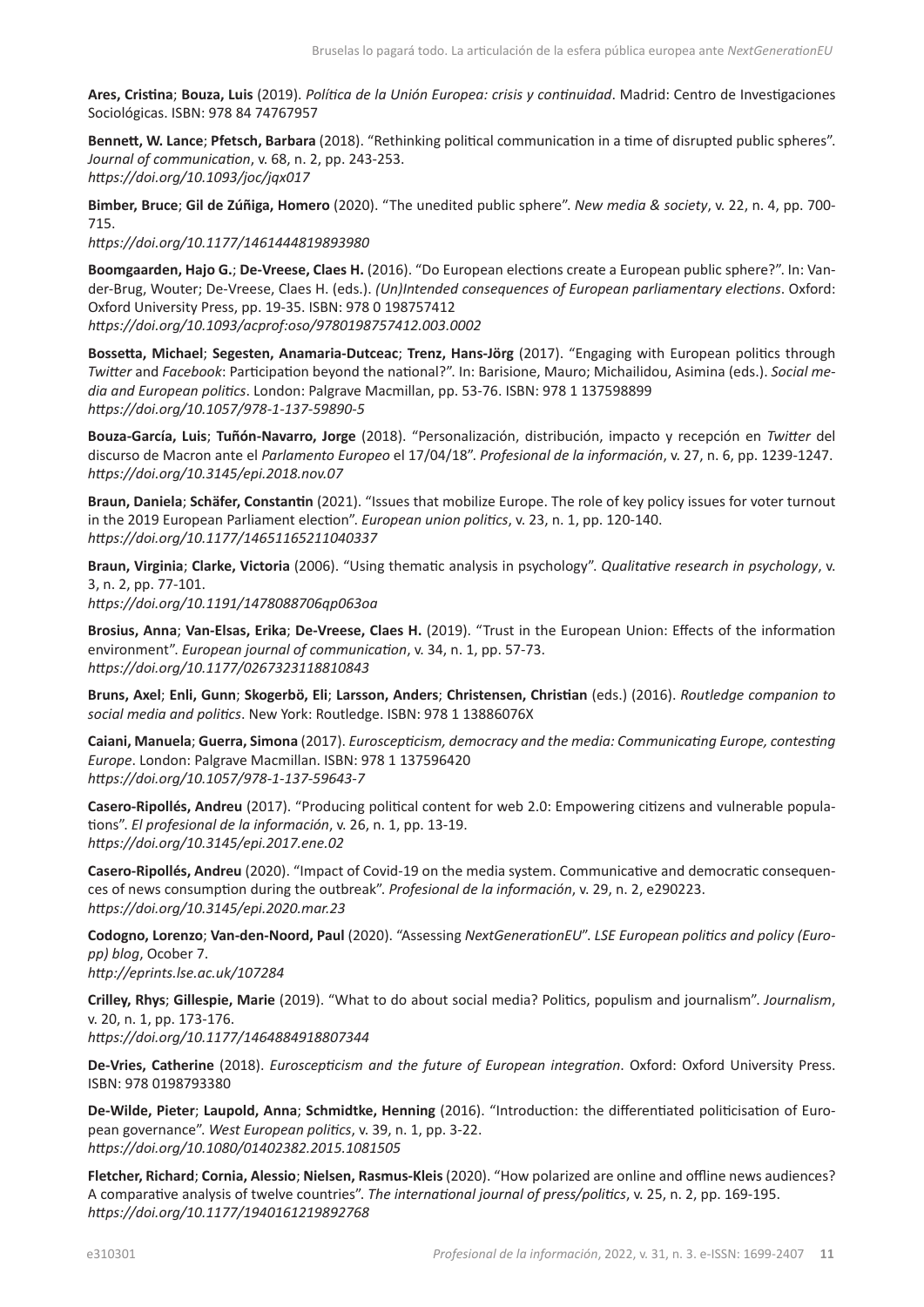**García-Marín, David** (2020). "Infodemia global. Desórdenes informativos, narrativas fake y fact-checking en la crisis de la Covid-19". *Profesional de la información*, v. 29, n. 4, e290411. *<https://doi.org/10.3145/epi.2020.jul.11>*

**Gattermann, Katjana**; **De-Vreese, Claes H.** (2020). "Awareness of Spitzenkandidaten in the 2019 European elections: The effects of news exposure in domestic campaign contexts". *Research & politics*, v. 7, n. 2. *https://doi.org[/10.1177/2053168020915332](https://doi.org/10.1177/2053168020915332)*

**Goldberg, Andreas C.**; **Brosius, Anna**; **De-Vreese, Claes H.** (2021). "Policy responsibility in the multilevel EU structure - The (non-)effect of media reporting on citizens' responsibility attribution across four policy areas". *Journal of European integration*. *<https://doi.org/10.1080/07036337.2020.1863959>*

**Habermas, Jürgen** (1962). *The structural transformation of the public sphere: An inquiry into a category of bourgeois society*. Cambridge: Polity. ISBN: 978 0 745602745

**Hancu-Budui, Andreea**; **Zorio-Grima, Ana**; **Blanco-Vega, José** (2020). "Audit institutions in the European Union: Public service promotion, environmental engagement and Covid crisis communication through social media". *Sustainability*, v. 12, n. 23, 9816.

*<https://doi.org/10.3390/su12239816>*

**Hänska, Max**; **Bauchowitz, Stefan** (2019). "Can social media facilitate a European public sphere? Transnational communication and the Europeanization of *Twitter* during the Eurozone crisis". *Social media + society*, v. 5, n. 3. *<https://doi.org/10.1177/2056305119854686>*

**Hennen, Leonhard** (2020). "E-Democracy and the European public sphere". In: Hennen, Leonhard; Van-Keulen, Ira; Korthagen, Iris; Aichholzer, George; Lindner, Ralf; Nielsen, Rasmus Øjvind (eds.). *European E-democracy in practice*. Cham: Springer, pp. 47-91. ISBN: 978 3 030271831 *[https://doi.org/10.1007/978-3-030-27184-8\\_2](https://doi.org/10.1007/978-3-030-27184-8_2)*

**Herkman, Juha**; **Harjuniemi, Timo** (2015). "Unity or heterogeneity: The promise of a European public sphere?". In: Picard, Robert-G. (ed.). *The euro crisis in the media: Journalistic coverage of economic crisis and European institution*. Oxford: I. B. Tauris, pp. 221-235. ISBN: 978 1 784530600 *<https://doi.org/10.5040/9780755694990.ch-011>*

**Höpner, Martin**; **Jurczyk, Bojan** (2015). "How the Eurobarometer blurs the line between research and propaganda". *MPIfG Discussion paper*, n. 15/6. Colonia: Max Planck Institute for the Study of Societies. *<https://www.econstor.eu/bitstream/10419/121867/1/838014135.pdf>*

**Hutter, Swen**; **Kriesi, Hanspeter** (2019). "Politicizing Europe in times of crisis". *Journal of European public policy*, v. 26, n. 7, pp. 996-1017.

*<https://doi.org/10.1080/13501763.2019.1619801>*

**Kermer, Jan-Erik**; **Nijmeijer, Rolf A.** (2020). "Identity and European public spheres in the context of social media and information disorder". *Media and communication*, v. 8, n. 4, pp. 28-39. *<https://doi.org/10.17645/mac.v8i4.3167>*

**Krzyżanowski, Michał** (2019). "Brexit and the imaginary of 'crisis': a discourse conceptual analysis of European news media". *Critical discourse studies*, v. 16, n. 4, pp. 465-490. *<https://doi.org/10.1080/17405904.2019.1592001>*

**Langer, Ana-Ines**; **Gruber, Johannes B.** (2021). "Political agenda setting in the hybrid media system: why legacy media still matter a great deal". *The international journal of press/politics*, v. 26, n. 2, pp. 313-340. *<https://doi.org/10.1177/1940161220925023>*

**Lloyd, John**; **Marconi, Cristina** (2014). *Reporting the EU: news, media and the European institutions*. London: I. B. Tauris. ISBN: 978 1 784530655

**Manfredi-Sánchez, Juan-Luis**; **Amado-Suárez, Adriana**; **Waisbord, Silvio** (2021). "Presidential *Twitter* in the face of Covid-19: Between populism and pop politics". *Comunicar*, n. 66, pp. 79-90. *<https://doi.org/10.3916/C66-2021-07>*

**Nielsen, Rasmus-Kleis**; **Fletcher, Richard**; **Newman, Nic**; **Brennen, J. Scott**; **Howard, Philip N.** (2020). *Navigating the 'infodemic': how people in six countries access and rate news and information about coronavirus*. Oxford: Reuters Institute for the Study of Journalism, University of Oxford. *<https://bit.ly/3dT1EAY>*

**Nordbrandt, Maria** (2021). "Affective polarization in the digital age: Testing the direction of the relationship between social media and users' feelings for out-group parties". *New media & society*, First online. *<https://doi.org/10.1177/14614448211044393>*